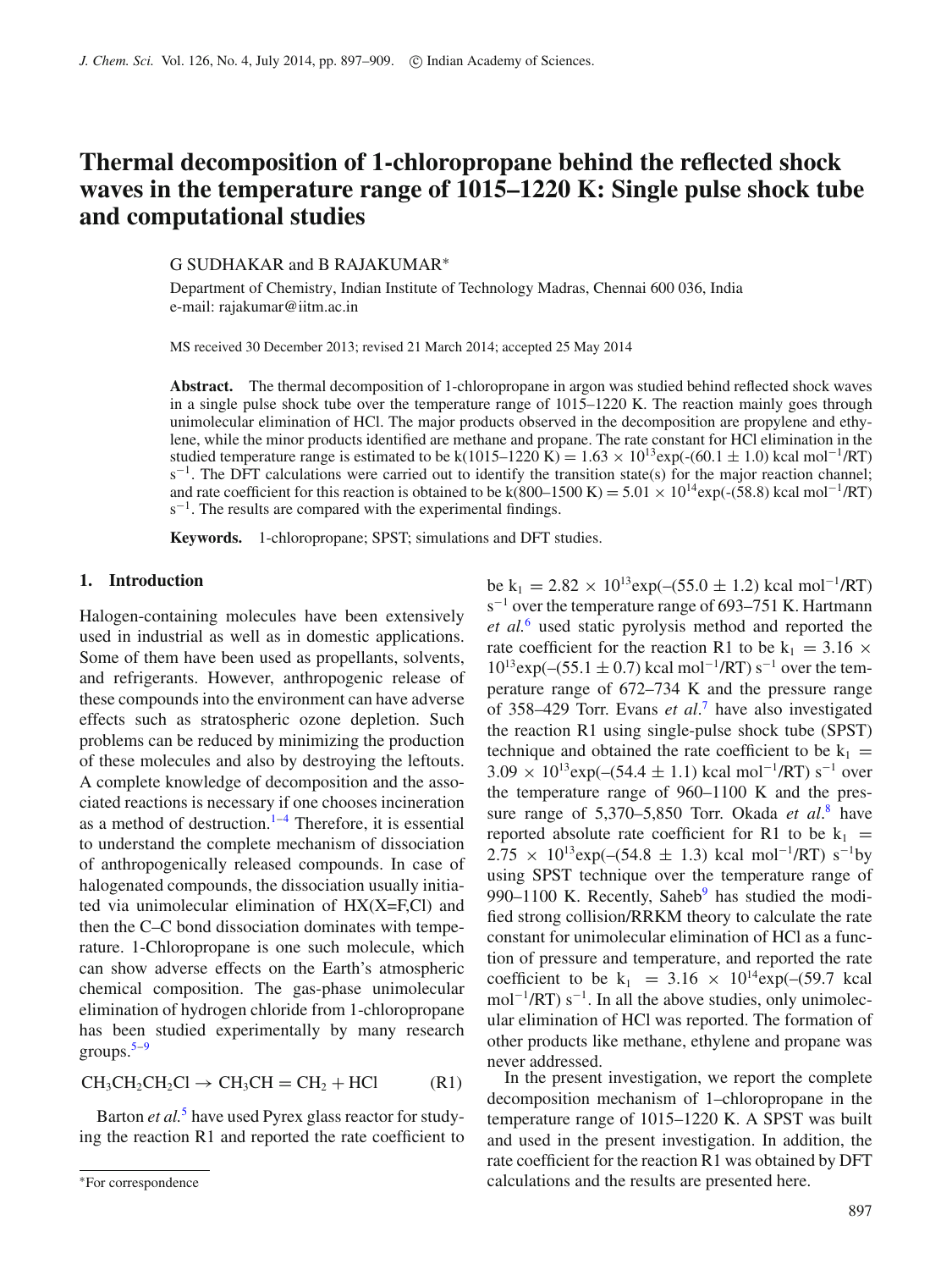# **2. Experimental**

# 2.1 *The SPST facility*

2.1a *Establishment of the single pulse shock tube (SPST)*: A SPST was established in our research laboratory at IIT Madras to investigate the decomposition studies of halogenated hydrocarbons, fossil fuels, biogenic compounds and alternative bio–fuels in the temperature range of 750–2000 K. The shock tube was made with dural aluminium. An aluminium rod of 100 mm diameter was used to make small segments of ∼600 mm length. Each segment was bored to 50.8 mm internal diameter. These bored segments were honed to  $10 \mu$ m smoothness on the internal walls. This smoothness ensures an uninterrupted progress and passage of the generated shock wave.

The shock tube consists of a driver and a driven section separated by an aluminium diaphragm. The small segments fabricated (as described earlier) were used to make a 3405 mm length driven section and 1250 mm length driver section. The ratio of the driven to the driver section is 2.7. A manually operated ball valve was mounted at 558 mm distance from the end of the driven section. The diaphragm station, to host an aluminium diaphragm, was made with stainless steel and was used to connect the driver and driven sections. A conical dump tank with 10 liters of volume was connected at 45◦ angle near the diaphragm station, on the driven section. A total of three pressure transducers (PCB–113A22) were mounted on the driven section of the shock tube to monitor the progress, attenuation (if any) of the shock wave. The temporal profile of the primary and the reflected shock wave in the reaction zone were followed using the pressure transducer mounted very close to the end of the driven section. The time taken to travel a known distance (the distance between any two transducers) was recorded using a universal time counter (Agilent 53131A) and the temporal profile of the shock wave recorded using a Digital Storage Oscilloscope (Agilent DSO–X 2002A). The whole shock tube was mounted at 1200 mm height from the ground on adjustable mechanical stands. The schematic diagram of the in-built SPST is given in figure [1.](#page-1-0)

The shock waves are generated by rupturing a pre– scored circular aluminium diaphragm with helium as a driver gas. The depth to which the diaphragm is scored depends on the targeted reflected shock strength and thereby temperature. The generated shock wave travels in the driven section and heats the test molecules. The primary shock wave gets reflected at the end flange and travels back towards the driver section and further heats the pre-heated test molecules. The dump tank helps in trapping most of the reflected shock wave. A typical temporal profile obtained in our in-built shock tube is shown in figure [2.](#page-2-0) The reaction times are usually varied between 500 and 700 *μ*s in our experiments.

The shock tube was calibrated using both nitrogen  $(N<sub>2</sub>)$  and helium (He) as driver gases and argon (Ar) as driven gas. The calibration of the shock tube was carried out mainly to ensure that the experimentally measured ratios of pressures in various zones in the shock tube are comparable with the theoretically computed ones. The agreement between the experimentally measured and theoretically computed values was found to be excellent.

2.1b *Determination of reflected shock temperature*  $(T<sub>5</sub>)$ : In the shock tube experiments, determination of the exact temperature generated by the reflected shock wave is a difficult task. Direct measurement of the temperature is difficult. However, one can estimate the temperature of the reflected shock wave using the

<span id="page-1-0"></span>

**Figure 1.** The schematic diagram of the Single Pulse Shock Tube (SPST) used in the present investigation:  $PT_1$ ,  $PT_2$  and  $PT_3$  are Pressure transducers, BV- ball valve and D-dump tank.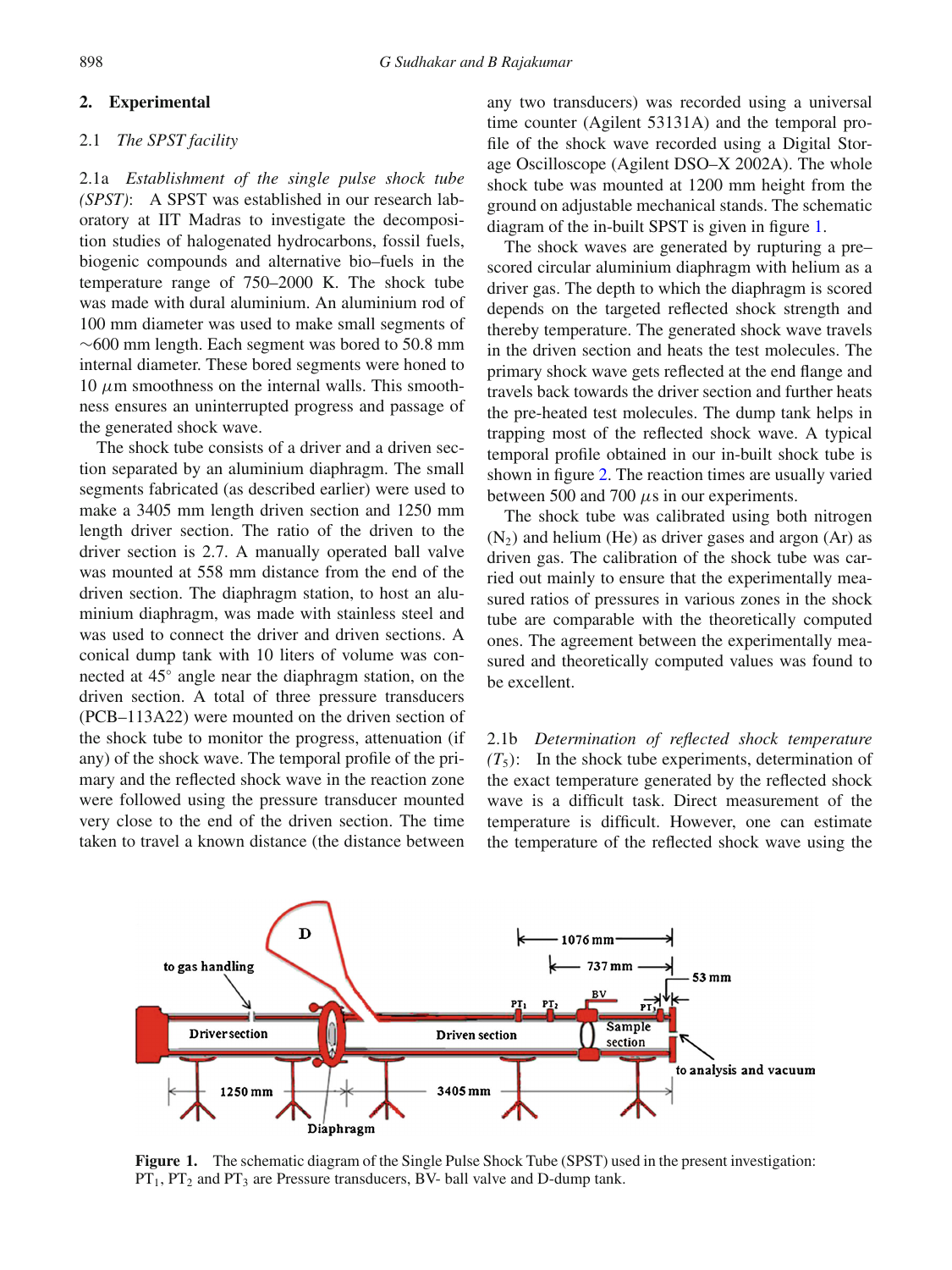<span id="page-2-0"></span>

**Figure 2.** A typical pressure trace recorded by an oscilloscope showing the arrival of primary, reflected shock waves and expansion wave.

principles of conservation of mass and energy by using the following equation. $10$ 

$$
\left| \frac{T_5}{T_1} = \frac{\left\{2\left(\gamma - 1\right)M_1^2 + \left(3 - \gamma\right)\right\} \left\{ \left(3\gamma - 1\right)M_1^2 - 2\left(\gamma - 1\right)\right\}}{\left(\gamma + 1\right)^2 M_1^2} \right| \tag{1}
$$

Where  $T_5$  and  $T_1$  are reflected shock temperature and initial temperature, respectively,  $\gamma$  is specific heat ratio and  $M_1$  is incident shock Mach number. In this method, the determined primary and reflected shock temperatures are proven to be unrealistic for several reasons such as real gas effects, boundary layer effects and exo or endothermicity of the chemical reactions. To estimate the actual temperature, many research groups used a chemical thermometric method.

2.1c *Chemical thermometric method*: In this method, a known reaction is carried out along with the reaction of interest, in the same experiment. The temperature behind the reflected shock wave,  $T_5$ , is determined from the extent of decomposition of the reference compound (cyclohexene in our case), which is added to the reaction sample to serve as internal standard. Cyclohexene decomposes into  $CH_2=CH-CH=CH_2+CH_2=CH_2$ . The rate constant for the decomposition of cyclohexene to  $CH_2=CH-CH=CH_2+CH_2=CH_2$  was reported by Tsang<sup>11</sup> to be k =  $1.047 \times 10^{15}$ exp(-66.7 kcal mol−1/RT) s−1. Recently, Stranic *et al*. [12](#page-12-9) have reported this rate coefficient to be  $k = 4.84 \times 10^{14}$  exp (–63.4 kcal mol<sup>-1</sup>/RT) s<sup>-1</sup>. We have used this rate coefficient also in our calculations. Reflected shock temperatures were calculated from the following relation.

$$
T = -\left(\frac{E}{R}\right) / \left[ \ln \left\{ -\frac{1}{At} \ln \left( 1 - \chi \right) \right\} \right] \tag{2}
$$

Where  $t$  is the reaction time, A and E are the Arrhenius parameters of the decomposition of internal standard and  $\chi$  is the extent of decomposition defined as

$$
\chi = \frac{[CH_2 = CH - CH = CH_2]_t}{[CH_2 = CH - CH = CH_2]_t + [c - C_6H_{10}]_t}
$$

About 28 K difference was found between the temperatures calculated using the rate coefficients reported by Tsang<sup>11</sup> and Stranic *et al.*<sup>[12](#page-12-9)</sup>

## 2.2 *Materials*

The 1–chloropropane (Sigma Aldrich) was purified through distillation to a minimum purity of 99.8%. The sample was further purified by freeze–pump– thaw method, for several times before using the sample in our experiments. Cyclohexene (Sigma Aldrich, >99.0%), methane (Praxair, >99.5%), ethylene (Praxair, >99.5%), propylene (Praxair, >99.5%), propane (Praxair, >99.5%), helium (Praxair, UHP grade) and argon (Praxair, UHP grade) were used without further purification.

#### 2.3 *Analytical methods*

The post-shock mixtures were analyzed by two techniques, *viz.* gas chromatography and FT–IR spectroscopy. While the gas chromatographic technique was used for quantitative analysis, FT–IR spectroscopy was used for qualitative analysis. The post-shock mixtures were withdrawn from the port located at the end of shock tube into an aluminium sample cell (for gas chromatographic analysis) and into an IR cell made with KBr windows (for FT–IR spectroscopic analysis). The postshocked gas samples were analyzed in gas chromatograph (Agilent 6890 N) by injecting 0.5 mL through a six–port online gas–sampling valve into a Porapak–Q column and oven temperature was programmed from 75◦C to 150◦C. Nitrogen was used as a carrier gas in the analysis. The sensitivity of the flame ionization detector (FID) towards all the reactants and products were calibrated over a known range of concentrations. The left-out reactant and other products were quantified using the sensitivity factors obtained in the calibration and the areas under each peak. The qualitative analysis of the post-shock samples were carried out by loading 760 Torr of the sample into a gas sample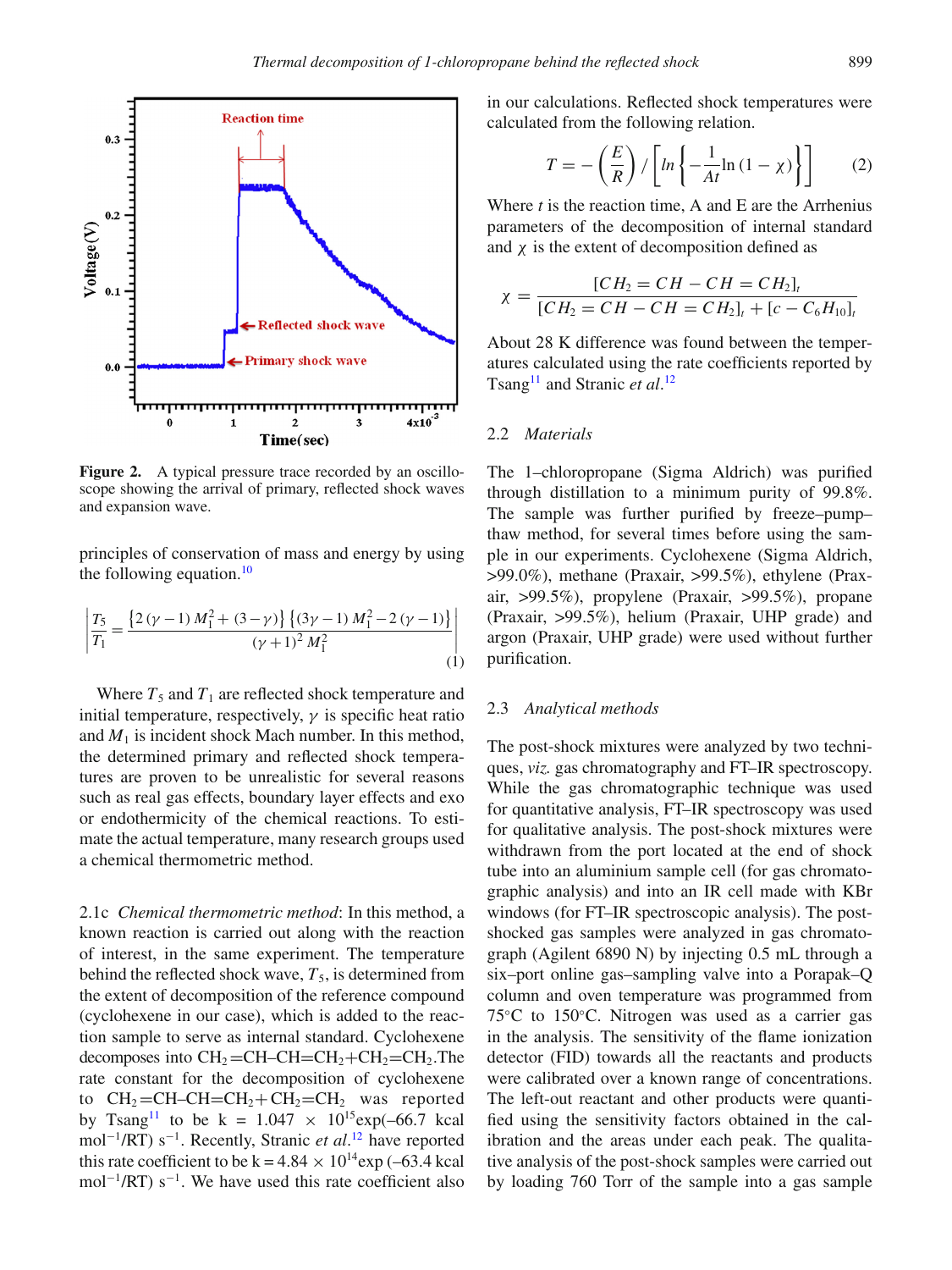<span id="page-3-0"></span>

**Figure 3.** Gas chromatogram of a post shock mixture of 1-chloropropane obtained for an experiment carried out at 1172 K: The peaks labeled (A) methane, (B) ethylene, (C) propylene, (D) propane (E) 1,3- butadiene, (F) 1 chloropropane, and (G) cyclohexene.

cell made with KBr windows, which was housed in an FT–IR spectrometer (BRUKER VERTEX 70). A representative chromatogram and IR spectrum obtained for the post-shock sample, where the reflected shock temperatures were 1172 K and 1152 K, respectively, are given in figures [3](#page-3-0) and [4,](#page-3-1) respectively.

## 2.4 *Experimentation*

<span id="page-3-1"></span>The SPST was evacuated using a diffusion pump and flushed two to three times with argon before carrying out each experiment. In each experiment, 10 Torr of 1–chloropropane and 20 Torr of cyclohexene (internal standard) were loaded into the sample chamber by using Baratron pressure gauge, after closing the ball valve. These samples were further diluted with argon until a desired pressure was reached. The section between the ball valve and the diaphragm of driven section was filled only with argon to a slightly larger pressure (10 Torr higher) than the sample chamber to avoid back diffusion of the test sample. In all experiments, pressure (*P*1) was varied between 100 and 750 Torr, depending on the temperature required. The pressures  $P_5$ , behind the reflected shock waves were calculated using ideal shock Mach relations.  $P_5$  varied between 10 and 20 atm. After each experiment, the post-shock mixture was analyzed using gas chromatographic and spectroscopic methods, as mentioned before. The concentrations of each species are calculated using peak area and sensitivity factors corresponding to individual species. Concentrations of all the reactants and products are expressed in terms of mole fractions, after normalization. It should be noted here that ethylene is formed not only in the decomposition of 1–chloropropane but also in the degradation of cyclohexene. Cyclohexene decomposes into equal quantities of 1, 3–butadiene and ethylene. $<sup>11</sup>$ </sup>



1, 3–Butadiene does not decompose in the temperature range of the current investigation<sup>11</sup> (1015–1220 K). Knowing the concentration of 1, 3–butadiene, an equal amount of ethylene was subtracted from the total concentration of measured ethylene to obtain the actual



**Figure 4.** Infrared spectrum of the post-shock mixture of the experiment carried out at 1152 K. The peaks assigned are (A) 1-chloropropane (B) propylene, (C) HCl (D) ethylene, (E) propane, (F) methane, (G) 1,3-Butadiene and (H) cyclohexene.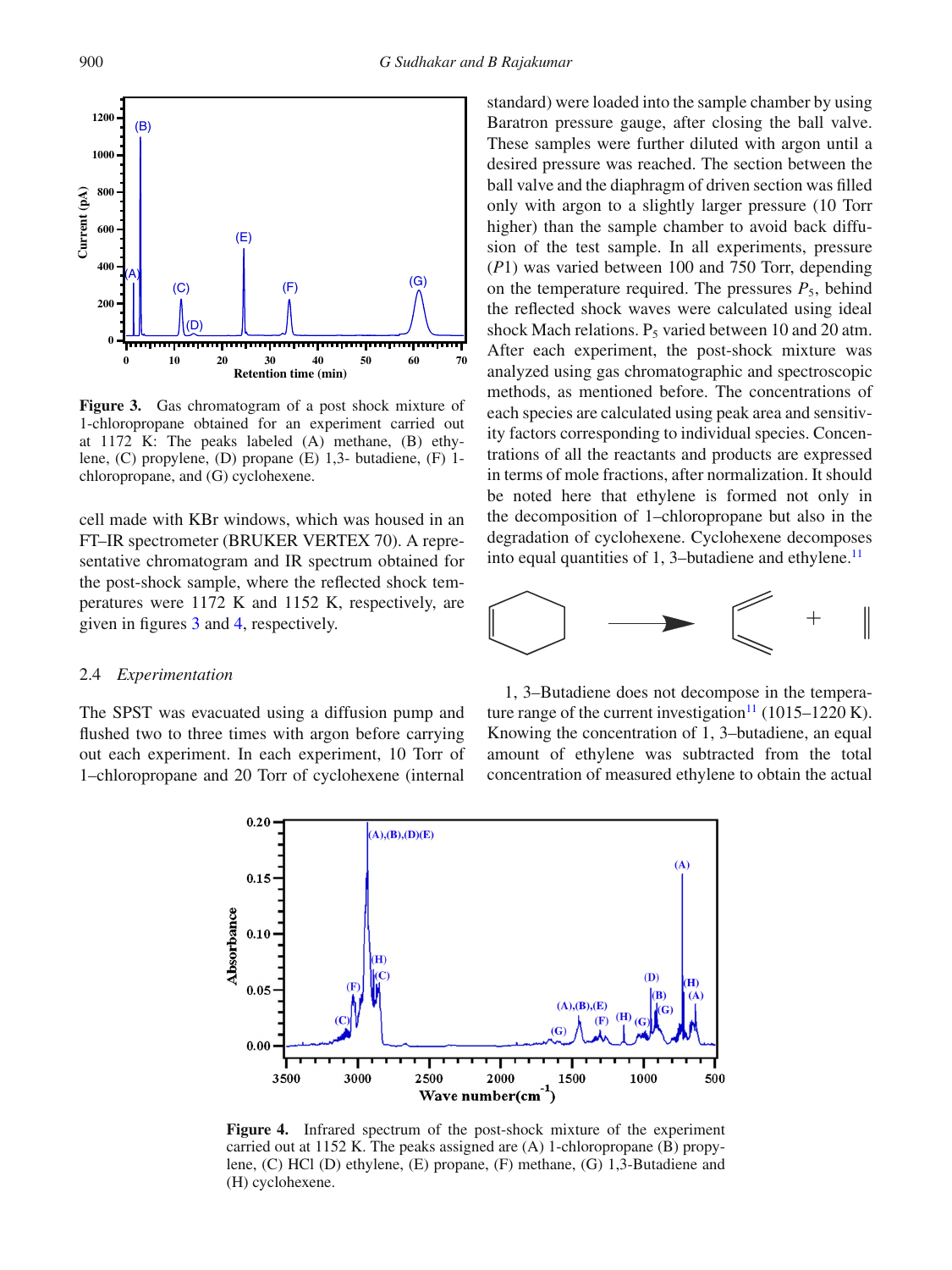concentration of ethylene formed only due to the reactant 1–chloropropane. Details of the experimental conditions and the distribution of concentrations of reaction species are given in table [1.](#page-4-0)

## **3. Results and discussion**

# 3.1 *Experimental results and discussion*

To determine the distribution of reaction products, around 39 experiments were carried out with 10 Torr of 1–chloropropane and 20 Torr of cyclohexene (internal standard) in argon, covering the temperature range of 1015–1220 K. In our analysis, all products, namely methane, ethylene and propylene, were observed at all temperatures except propane, which was observed above 1110 K, (cf. table [1\)](#page-4-0). Insignificant amount of ethane was also formed in the decomposition process. However, it was not quantified due to its very low concentration, below the detection limits of both the analytical tools. The rate coefficient was calculated using the following equation. The rate coefficient calculated was used to plot the Arrhenius plot for the elimination of HCl and is given in figure [5.](#page-5-0)

$$
k = \frac{1}{t} ln \left( \frac{[CH_3CH_2CH_2Cl]_0}{[CH_3CH_2CH_2Cl]_0 - [CH_3CH = CH_2]_t} \right)
$$
(3)

Where  $[CH_3CH_2CH_2Cl]_0$  and  $[CH_3CH=CH_2]_t$  are initial concentration of  $CH_3CH_2CH_2Cl$  and concentration of  $CH_3CH=CH_2$  at reaction time *t*, respectively. The data were fit with linear least squares method and the

<span id="page-4-0"></span>**Table 1.** Experimental conditions and product distribution in the decomposition of 1-chloropropane.

| S.No           | $T_5(K)$ | Reaction<br>$time(\mu s)$ | $[CH_4]_t$ /<br>$[C_3H_7Cl]_0$ | $[C_2H_4]_t$ /<br>$[C_3H_7Cl]_0$ | $[C_3H_6]_t$ /<br>$[C_3H_7Cl]_0$ | $[C_3H_8]_t$ /<br>$[C_3H_7Cl]_0$ | $[C_3H_7Cl]_t$ /<br>$[C3H7Cl0$ |
|----------------|----------|---------------------------|--------------------------------|----------------------------------|----------------------------------|----------------------------------|--------------------------------|
| 1              | 1016     | 206                       | 0.000121                       | 0.000143                         | 0.000413                         | 0.000000                         | 0.999323                       |
| $\overline{c}$ | 1061     | 192                       | 0.000223                       | 0.000626                         | 0.001404                         | 0.000000                         | 0.997746                       |
| 3              | 1063     | 218                       | 0.000219                       | 0.000458                         | 0.001562                         | 0.000000                         | 0.997761                       |
| $\frac{4}{5}$  | 1075     | 201                       | 0.000340                       | 0.000754                         | 0.002047                         | 0.000000                         | 0.996859                       |
|                | 1076     | 213                       | 0.000254                       | 0.000811                         | 0.002244                         | 0.000000                         | 0.996691                       |
| 6              | 1113     | 448                       | 0.001167                       | 0.005964                         | 0.011510                         | 0.000111                         | 0.981359                       |
| $\overline{7}$ | 1116     | 308                       | 0.001205                       | 0.004305                         | 0.009401                         | 0.000000                         | 0.985088                       |
| 8              | 1119     | 264                       | 0.001022                       | 0.004068                         | 0.008118                         | 0.000000                         | 0.986792                       |
| 9              | 1120     | 448                       | 0.001526                       | 0.007193                         | 0.01367                          | 0.000213                         | 0.977610                       |
| 10             | 1122     | 544                       | 0.001833                       | 0.009478                         | 0.01590                          | 0.000279                         | 0.972789                       |
| 11             | 1123     | 277                       | 0.001022                       | 0.005266                         | 0.012096                         | 0.000000                         | 0.981617                       |
| 12             | 1127     | 632                       | 0.005581                       | 0.021296                         | 0.021078                         | 0.001043                         | 0.952045                       |
| 13             | 1128     | 468                       | 0.001957                       | 0.010637                         | 0.017509                         | 0.000292                         | 0.969896                       |
| 14             | 1129     | 583                       | 0.017089                       | 0.029814                         | 0.020241                         | 0.001007                         | 0.931849                       |
| 15             | 1137     | 322                       | 0.001728                       | 0.008289                         | 0.01581                          | 0.000160                         | 0.974173                       |
| 16             | 1142     | 377                       | 0.001894                       | 0.009305                         | 0.024346                         | 0.000176                         | 0.964455                       |
| 17             | 1143     | 475                       | 0.002727                       | 0.015889                         | 0.021237                         | 0.000680                         | 0.960147                       |
| 18             | 1145     | 320                       | 0.002519                       | 0.011302                         | 0.016786                         | 0.000396                         | 0.969393                       |
| 19             | 1153     | 513                       | 0.010438                       | 0.032408                         | 0.032418                         | 0.001813                         | 0.922923                       |
| 20             | 1154     | 612                       | 0.010655                       | 0.044864                         | 0.045470                         | 0.002259                         | 0.896753                       |
| 21             | 1155     | 607                       | 0.008600                       | 0.036563                         | 0.032627                         | 0.002159                         | 0.920051                       |
| 22             | 1156     | 496                       | 0.006054                       | 0.028749                         | 0.031453                         | 0.001957                         | 0.933744                       |
| 23             | 1158     | 513                       | 0.010065                       | 0.042968                         | 0.033604                         | 0.002088                         | 0.911275                       |
| 24             | 1159     | 597                       | 0.006876                       | 0.028651                         | 0.019381                         | 0.001555                         | 0.943537                       |
| 25             | 1161     | 373                       | 0.004835                       | 0.024043                         | 0.034504                         | 0.00101                          | 0.936618                       |
| 26             | 1162     | 515                       | 0.016563                       | 0.055813                         | 0.048322                         | 0.00241                          | 0.876893                       |
| 27             | 1163     | 746                       | 0.039215                       | 0.155742                         | 0.058959                         | 0.005412                         | 0.740672                       |
| 28             | 1164     | 437                       | 0.014277                       | 0.081571                         | 0.048066                         | 0.002051                         | 0.856085                       |
| 29             | 1166     | 485                       | 0.014957                       | 0.068194                         | 0.040649                         | 0.003387                         | 0.872813                       |
| 30             | 1166     | 600                       | 0.019382                       | 0.083371                         | 0.063776                         | 0.004093                         | 0.829378                       |
| 31             | 1167     | 700                       | 0.026921                       | 0.089550                         | 0.074231                         | 0.004526                         | 0.804772                       |
| 32             | 1169     | 586                       | 0.026110                       | 0.093592                         | 0.061837                         | 0.004229                         | 0.814233                       |
| 33             | 1170     | 550                       | 0.023694                       | 0.091367                         | 0.054488                         | 0.004777                         | 0.825674                       |
| 34             | 1172     | 653                       | 0.038163                       | 0.142641                         | 0.077478                         | 0.005113                         | 0.736605                       |
| 35             | 1173     | 688                       | 0.041753                       | 0.172779                         | 0.067325                         | 0.00512                          | 0.713024                       |
| 36             | 1181     | 646                       | 0.048500                       | 0.191200                         | 0.087586                         | 0.005947                         | 0.666767                       |
| 37             | 1193     | 476                       | 0.004174                       | 0.008134                         | 0.062851                         | 0.000000                         | 0.924842                       |
| 38             | 1198     | 545                       | 0.128583                       | 0.235474                         | 0.104557                         | 0.003762                         | 0.527624                       |
| 39             | 1210     | 548                       | 0.045388                       | 0.142288                         | 0.187067                         | 0.005913                         | 0.619344                       |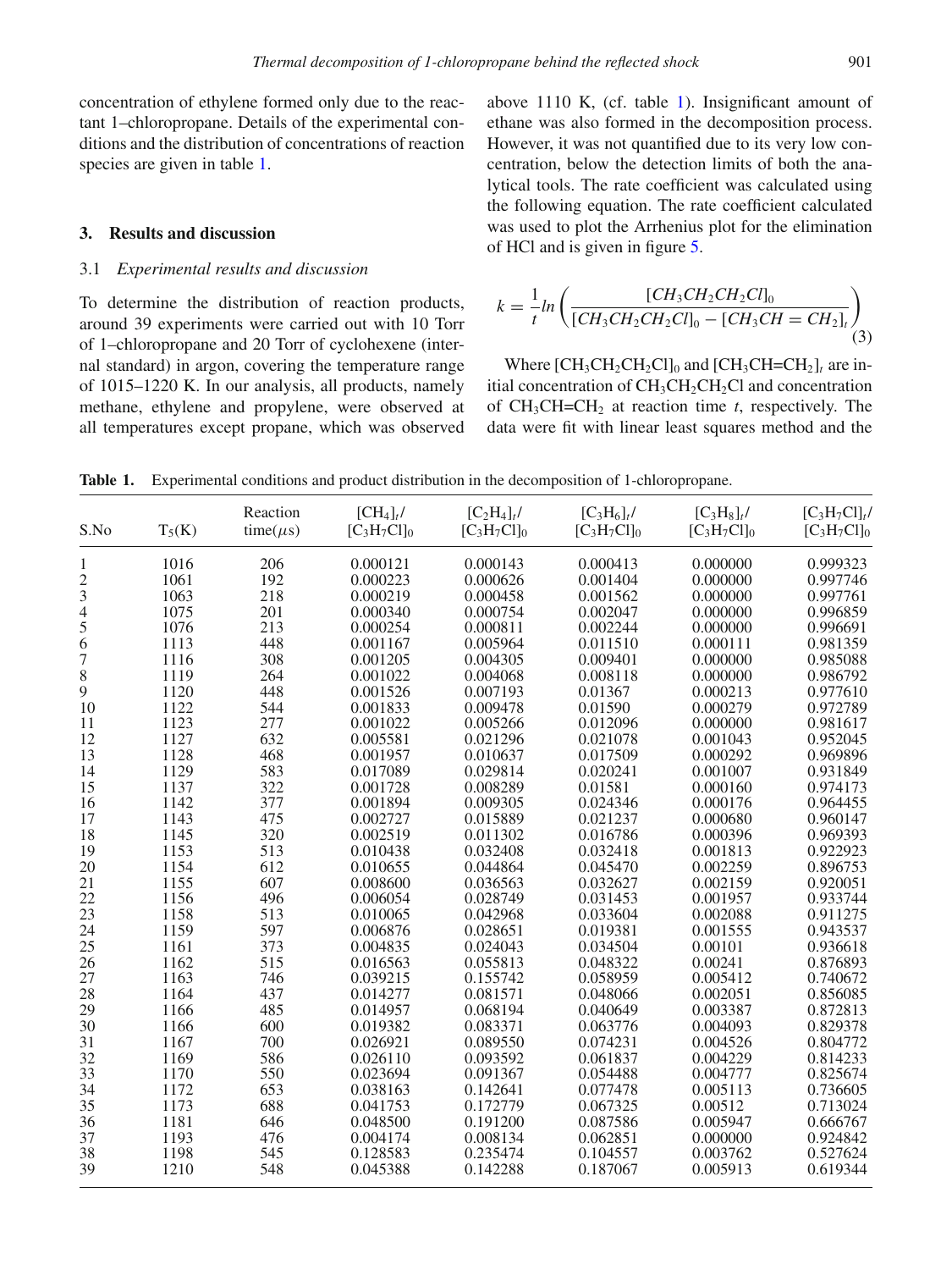<span id="page-5-0"></span>

Figure 5. The Arrhenius plot of the rate coefficients obtained for the unimolecular elimination of HCl from 1 chloropropane, from the experiments carried out behind the reflected shock waves in SPST facility in the temperature range of 1015-1220 K.

rate coefficient for the unimolecular elimination of HCl from 1–chloropropane is obtained to be  $k = 1.63 \times$  $10^{13}$ exp (–(60.1 ± 1.0)/RT) s<sup>-1</sup>, where the activation energy is in kcal mol−1. The obtained rate parameters for the unimolecular elimination of HCl from the 1– chloropropane in the present study follows the general patterns that have been observed in earlier shock tube studies<sup>13</sup> involving four-centre molecular elimination processes and there is a possibility of C–Cl and C– C bond dissociation in 1–chloropropane, which is the only way the formation of the other products can be explained.

#### 3.2 *Kinetic simulations*

To observe the product distribution and to understand the complete decomposition mechanism, a reaction scheme has been proposed and the computer simulations are performed. The proposed reaction scheme is brought together under the same condition as those used in the laboratory experiments and to find the concentration with respect to reaction time and temperatures. The reaction scheme containing 28 reactions and 22 species was proposed for the simulation of all the species, and is given in table [2.](#page-6-0) The kinetic simulations were performed using IBM chemical kinetics simulator 1.0.

To perform simulations, the pre-exponential factor, activation energy and temperature dependence for elementary reactions involved in the proposed reaction mechanism were taken from literature except for reaction  $R1$  (from this work). The reflected shock temperature obtained using chemical thermometry and reaction times obtained from each experiment were used in the kinetic simulations. The simulated profiles for all the species were found to be in good agreement with experimentally obtained profiles. The concentration profiles for all the species were compared with experimental results, and are shown in figure [6.](#page-7-0)

The same reaction numbers given in the proposed mechanism are used in the text for discussion. (Here the reaction numbers are used throughout the manuscript corresponding to the list in table [2\)](#page-6-0). As far as of our knowledge is concerned, the rate coefficient for the C– Cl bond scission in 1–chloropropane (R2) is not available in the literature. To account for this reaction, the rate coefficient reported for  $CH_3CH_2Cl \rightarrow CH_3CH_2+$  $Cl$  reaction<sup>14</sup> was taken as reference and an activation energy of 77.0 kcal mol−<sup>1</sup> was used instead of 83.0 kcal mol<sup>-1</sup> considering the fact that an additional CH<sub>3</sub> group would reduce the barrier by about 5–6 kcal mol<sup>-1</sup>. Similarly, the rate coefficients for  $CH_3CH_2CH_2Cl \rightarrow CH_3+$  $CH_2CH_2Cl$  (R8) and  $CH_3CH_2CH_2Cl \rightarrow CH_3CH_2+$  $CH<sub>2</sub>Cl$  (R10) reactions are also unavailable. The rate coefficient for  $CH_3CH_2Cl \rightarrow CH_3 + CH_2Cl$  was used for both R8 and R10 in our simulations.

3.2a *Methane*: Methane is formed directly from either molecular dissociation of propylene or C–C bond dissociation in propyl radical, followed by the reaction between  $CH_3$ ,  $H_2$ and  $CH_3CH_2$ ,  $CH_3$ 

CH<sub>3</sub>CH = CH<sub>2</sub> 
$$
\rightarrow
$$
 CH<sub>4</sub> + HC = CH  
k = 3.5  $\times$  10<sup>12</sup>exp (-70.0/RT) (R15)

$$
CH_3CH_2CH_2 \rightarrow CH_3 + CH_2 = CH_2
$$
  
\n
$$
k = 1.26 \times 10^{13} \exp(-30.4/RT) \quad (R4)
$$

CH<sub>3</sub> + H<sub>2</sub> 
$$
\rightarrow
$$
 CH<sub>4</sub> + H  
k = 6.5 × 10<sup>2</sup> (T)<sup>3</sup> exp (-7.6/RT) (R27)

$$
CH_3CH_2 + CH_3 \rightarrow CH_4 + CH_2 = CH_2
$$
  
\n
$$
k = 9.80 \times 10^{12} (T)^{-0.5}
$$
 (R20)

The contribution of reaction R20 and R27 depends on the available concentrations of the methyl and ethyl radicals. Contributions from both of these reactions were found to be small, but they were included for completeness. The reaction of CH<sub>3</sub> with  $CH_3CH_2CH_2Cl$  was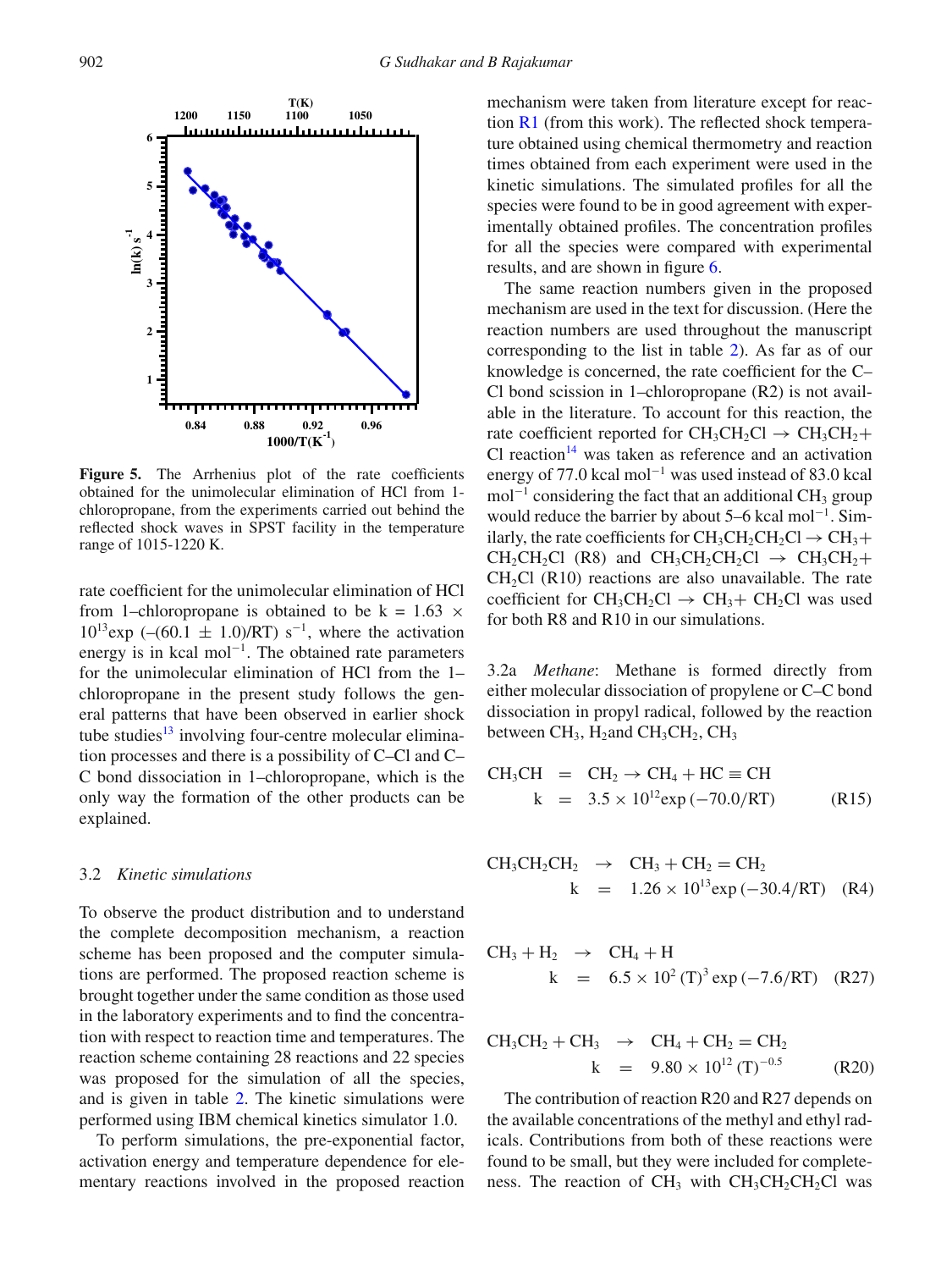| Reaction No     | Reaction                                                  | Rate coefficient( $k$ ) <sup>a,b</sup>                      | Reference |
|-----------------|-----------------------------------------------------------|-------------------------------------------------------------|-----------|
| R <sub>1</sub>  | $CH_3CH_2CH_2Cl \rightarrow CH_3CH_2=CH_2+HCl$            | $k = 1.63 \times 10^{13} \exp(-60.1/RT)$                    | This work |
| R <sub>2</sub>  | $CH_3CH_2CH_2Cl \rightarrow CH_3CH_2CH_2+Cl$              | $k = 5.0 \times 10^{15} exp(-76.9/RT)$                      | 14        |
| R <sub>3</sub>  | $CH_3CH_2CH_2 \rightarrow CH_3CH=CH_2+H$                  | $k = 1.0 \times 10^{14} \exp(-37.4/RT)$                     | 15        |
| R4              | $CH_3CH_2CH_2 \rightarrow CH_2 = CH_2 + CH_3$             | $k = 1.26 \times 10^{13} \exp(-30.4/RT)$                    | 16        |
| R <sub>5</sub>  | $CH_3 + H \rightarrow CH_4$                               | $k = 6.33 \times 10^{-21} (T)^{-2.98} exp(-1.3/RT)$         | 17        |
| R <sub>6</sub>  | $CH_3CH_2CH_2+CH_3 \rightarrow CH_4+CH_3CH=CH_2$          | $k = 1.90 \times 10^{-11} exp(T)^{-0.32}$                   | 18        |
| R7              | $Cl + Cl \rightarrow Cl_2$                                | $k = 6.04 \times 10^{-34}$ exp(-1.8/RT)                     | 19        |
| R <sub>8</sub>  | $CH_3CH_2CH_2Cl \rightarrow CH_3 + CH_2CH_2Cl$            | $k = 1.71 \times 10^{16} exp(-75.0/RT)$                     | 14        |
| R <sub>9</sub>  | $CH_2CH_2Cl \rightarrow CH_2=CH_2+Cl$                     | $k = 3.9 \times 10^{13} \exp(-21.7/RT)$                     | 20        |
| R10             | $CH_3CH_2CH_2Cl \rightarrow CH_3CH_2 + CH_2Cl$            | $k = 1.71 \times 10^{16} exp(-75.0/RT)$                     | 14        |
| R11             | $CH_2Cl + CH_2Cl \rightarrow ClCH_2$ - $CH_2Cl$           | $k = 3.56 \times 10^{-9} (T)^{-0.85}$                       | 21        |
| R12             | $CH_3CH=CH_2+H \rightarrow CH_2=CH_2+CH_3$                | $k = 4.34 \times 10^{-16} (T)^{1.5} exp(-2.0/RT)$           | 22        |
| R13             | $H_2 + CH_3 \rightarrow CH_4 + H$                         | $k = 1.45 \times 10^{-11} \exp(-13.5/RT)$                   | 23        |
| R14             | $CH_3CH=CH_2+CH_3 \rightarrow CH_4+CH_2CH=CH_2$           | $k = 3.68 \times 10^{-24}$ (T) <sup>3.5</sup> exp(-5.7/RT)  | 24        |
| R15             | $CH_3CH=CH_2 \rightarrow CH_4 + HC=CH$                    | $k = 3.50 \times 10^{12} \exp(-70.0/RT)$                    | 22        |
| R <sub>16</sub> | $CH_3 + CH_3CH_2 \rightarrow CH_3 CH_2 CH_3$              | $k = 2.45 \times 10^{14}$ (T) <sup>-0.5</sup>               | 25        |
| R17             | $CH_3 + HCl \rightarrow CH_4 + Cl$                        | $k = 8.92 \times 10^{-13} \exp(-3.1/RT)$                    | 26        |
| R18             | $CH_3 + CH_3CH_2CH_2Cl \rightarrow CH_4 + CH_2CH_2CH_2Cl$ | $k = 2.09 \times 10^{-12} \exp(-11.6/RT)$                   | 27        |
| R <sub>19</sub> | $CH_2CH_2CH_2Cl \rightarrow CH_2=CH_2+CH_2Cl$             | $k = 3.99 \times 10^{9}$ (T) <sup>-5.61</sup> exp(-18.7/RT) | 28        |
| R <sub>20</sub> | $CH_3CH_2+CH_3 \rightarrow CH_4+ C_2H_4$                  | $k = 9.80 \times 10^{12}$ (T) <sup>-0.5</sup>               | 25        |
| R21             | $CH_2CH_2Cl \rightarrow CH_2 = CHCl + H$                  | $k = 1.40 \times 10^{13} \exp(-42.1/RT)$                    | 20        |
| R22             | $CH_{3+}CH_3 \rightarrow CH_3CH_2 + H$                    | $k = 8.26 \times 10^{-12} (T)^{0.1} exp(-10.6/RT)$          | 29        |
| R23             | $HCl + Cl \rightarrow Cl_2 + H$                           | $k = 4.72 \times 10^{-10} \exp(-47.3/RT)$                   | 30        |
| R <sub>24</sub> | $CH_2Cl + HCl \rightarrow CH_2Cl_2 + H$                   | $k = 1.71 \times 10^{-22} (T)^{2.85} exp(-28.4/RT)$         | 31        |
| R <sub>25</sub> | $CH_3 + CH_2CH=CH_2 \rightarrow CH_4 + CH_2 = C=CH_2$     | $k = 7.881 \times 10^{-12} (T)^{-0.4} exp(-0.1/RT)$         | 24        |
| R <sub>26</sub> | $CH_3 + CH_3 \rightarrow C_2H_4 + H_2$                    | $k = 9.9 \times 10^{15} \exp(-32.9/RT)$                     | 32        |
| R <sub>27</sub> | $CH_3 + H_2 \rightarrow CH_4 + H$                         | $k = 6.5 \times 10^2(T)^3 \exp(-7.6/RT)$                    | 15        |
| <b>R28</b>      | $CH_3CH_2 \rightarrow C_2H_4 + H$                         | $k = 3.06 \times 10^{10} (T)^{0.95} exp(-36.9/RT)$          | 33        |

<span id="page-6-0"></span>**Table 2.** The reaction scheme proposed for the thermal decomposition of 1-chloropropane.

<sup>a</sup>First order rate coefficient unit: s<sup>-1</sup>, <sup>b</sup> Second order rate coefficient unit: cm<sup>3</sup>mol<sup>-1</sup>s<sup>-1</sup>

considered, because the reactant exists in large concentrations. The rate constant for this reaction is not available in the literature and therefore the rate constant for hydrogen abstraction reaction by methyl radical from methyl chloride was used.<sup>27</sup> It was found that the  $CH<sub>3</sub>CH<sub>2</sub>CH<sub>2</sub>Cl$  consumption was insignificant. For the  $CH<sub>3</sub>+ CH<sub>3</sub>CH<sub>2</sub>CH<sub>2</sub>Cl reaction, H abstraction mecha$ nism is considered<sup>27</sup> for the formation of methane in our simulations. In both methyl chloride and propylchloride, the C–Cl bond (∼83 kcal mol−<sup>1</sup>*)* is weaker than the C–H bond ( $\sim$ 90–100 kcal mol<sup>-1</sup>). It appears that abstraction of Cl will be important in these reactions, but we are not aware of any information considering this possibility. In our experiments, methyl chloride is not observed, and  $CH_3$ +  $CH_3CH_2CH_2Cl$  reaction do not seem to be contributing significantly. Reaction of  $CH_3$  with  $CH_3CH=CH_2$  and subsequent reactions are included for completeness, and their contribution to CH<sub>4</sub> formation was observed to be very small. (R5, R14, R17, R18 and R25 also lead to the formation of  $CH<sub>4</sub>$ .)

3.2b *Ethylene*: Ethylene is the major product formed in the decomposition of 1–chloropropane in the studied temperature range. The major channel for the formation of ethylene is the C–Cl bond dissociation in  $CH_2CH_2Cl$ radical.

CH<sub>2</sub>CH<sub>2</sub>Cl 
$$
\rightarrow
$$
 CH<sub>2</sub> = CH<sub>2</sub> + Cl  
\nk = 3.9 × 10<sup>13</sup>exp (-21.7/RT) (R9)

This reaction (R9) contributes about 70% of the formation of ethylene. The other channel via  $CH_2CH_2Cl$ radical decompose is the formation  $CH_2$  =CHCl by leaving H atom (R21). However, we have not noticed the formation of vinyl chloride in the experiments, probably because of very low concentrations below the detection limits of both GC and FTIR instruments. The other important channel for the formation of ethylene is the reaction between two  $CH<sub>3</sub>$  radicals.

CH<sub>3</sub> + CH<sub>3</sub> 
$$
\rightarrow
$$
 CH<sub>2</sub> = CH<sub>2</sub> + H<sub>2</sub>  
\nk = 1 × 10<sup>16</sup>exp (-32.0/RT) (R26)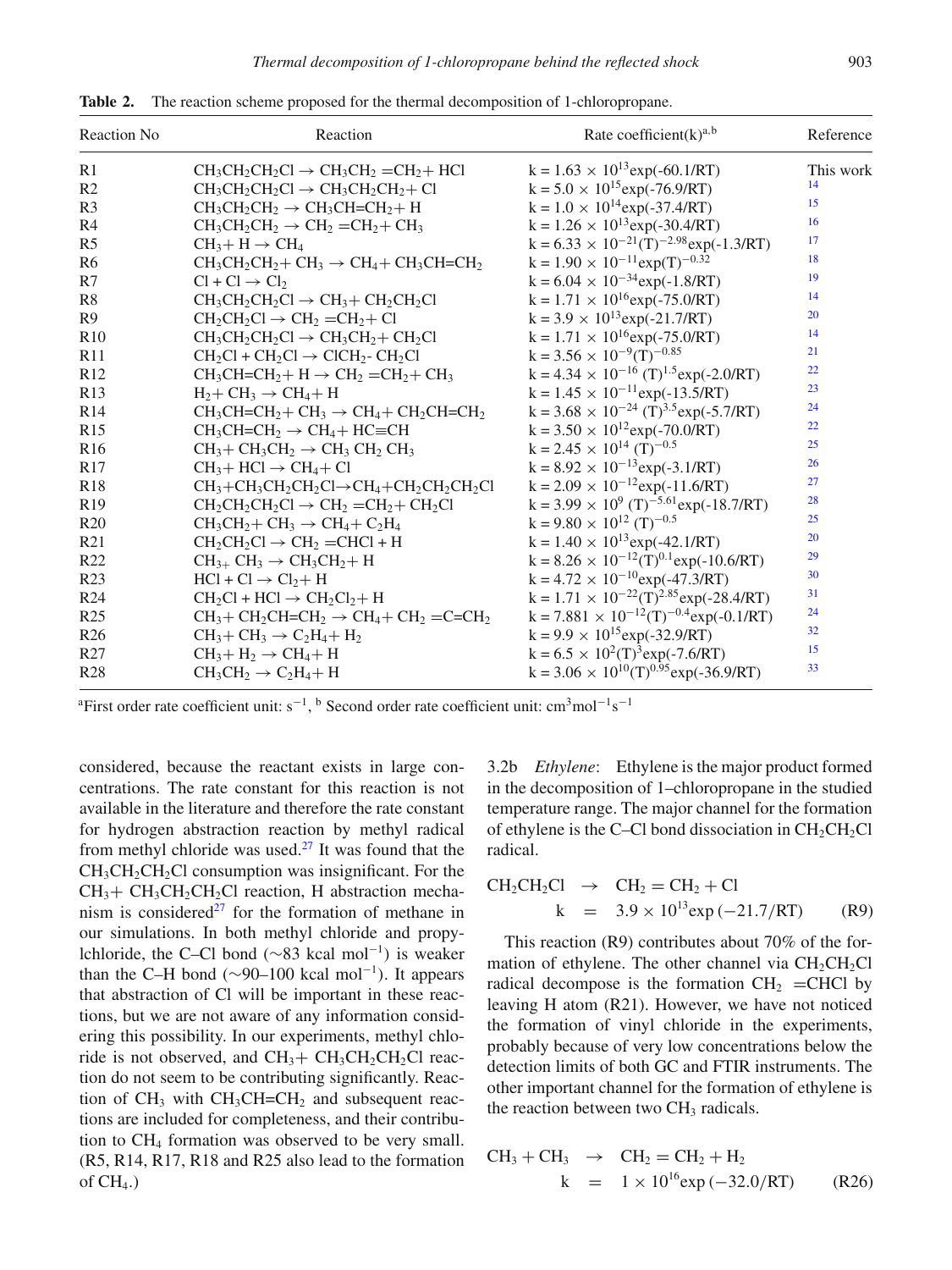<span id="page-7-0"></span>

Figure 6. Comparison between the experimentally measured and simulated concentration profiles of (a) 1-chloropropane (b) ethylene (c) propylene (d) methane and (e) propane. Filled maroon circles on the plots are simulated concentrations and open blue circles are experimentally measured concentrations.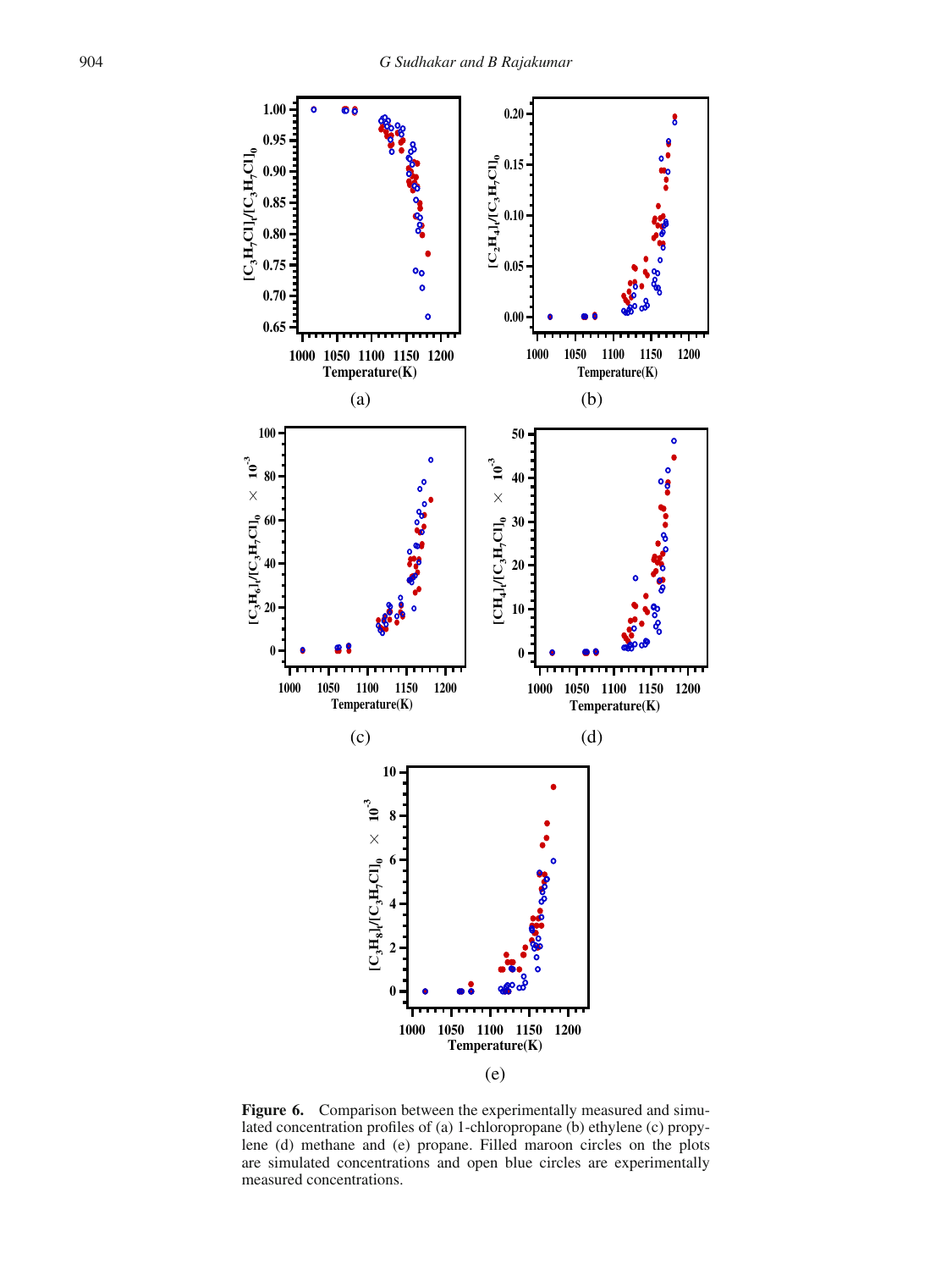R26 contributes to about 20% of the formation of ethylene. The other important channel is the decomposition of  $CH<sub>3</sub>CH<sub>2</sub>CH<sub>2</sub>$  radical.

$$
CH_3CH_2CH_2 \rightarrow CH_2 = CH_2 + CH_3
$$
  
k = 1.26 × 10<sup>13</sup>exp (-30.4/RT) (R4)

R4 contributes to about 8% of the formation of ethylene. A minor channel for the formation of ethylene is the recombination of  $C_2H_5$  and  $CH_3$  radicals. This reaction contributes to 2% of the ethylene formation.

$$
CH_3CH_2 + CH_3 \rightarrow CH_2 = CH_2 + CH_4
$$
  
\n
$$
k = 9.80 \times 10^{12} (T)^{-0.5}
$$
 (R20)

3.2c *Propane*: Formation of propane was found at higher temperatures only (above 1110 K). The only possible way in which propane can be formed is via the recombination of  $CH_3$  and  $C_2H_5$  radicals.

$$
CH_3 + CH_3CH_2 \rightarrow CH_3CH_2CH_3
$$
  
\n
$$
k = 2.45 \times 10^{14} (T)^{-0.5}
$$
 (R16)

Although the concentrations of  $CH_3$  and  $C_2H_5$  radicals are significant, they are consumed mainly in the formation of methane and ethylene. Therefore, the availability of these radicals is limited to R16. The formation of acetylene and 1, 2–dichloroethane is quite possible. However, they were not detected in both GC and FTIR, probably because of very low concentrations.

#### 3.3 *Computational methods*

To complement our experimentally measured rate coefficient for the unimolecular elimination of HCl, we have used density functional theory in combination with transition state theory to obtain the rate coefficient. The structure of the reactant  $(CH_3CH_2CH_2Cl)$ , transition states TS1, TS2 and products were opti-mized at B3LYP<sup>34,[35](#page-12-32)</sup> (Becke, 3–parameter, Lee–Yang– Parr) functional with  $6-311++G***^{36,37}$  $6-311++G***^{36,37}$  $6-311++G***^{36,37}$  basis set, which are internally available in Gaussian 09 suite.<sup>38</sup> Potential energy surface scan for  $CH<sub>3</sub>CH<sub>2</sub>CH<sub>2</sub>Cl$  molecule was carried out at B3LYP/6-311++G\*\* level of theory and it was found that only one rotamer R1 exists for  $CH_3CH_2CH_2Cl$  molecule. Two transition states TS1 and TS2 were found for the elimination of HCl from  $CH<sub>3</sub>CH<sub>2</sub>CH<sub>2</sub>Cl$  molecule. TS1 corresponds to elimination of HCl from the first hydrogen atom and TS2 corresponds to elimination of HCl from the second hydrogen atom of *β*–CH<sub>2</sub>site in 1–chloropropane. Frequency

analysis was carried out for the reactant, products and TSs at the same level of theory. The reactant and products were characterized with zero imaginary frequencies, and transition states were characterized with one imaginary frequency. The vibrational frequencies were not scaled and they were used as is in the calculation of the rate coefficients. G3B3<sup>39</sup> theory was used to calculate more precise barrier energy. Structural parameters obtained from B3LYP/6–311++G\*\* were used for all energetic and kinetic calculations. The minimum energy path (MEP) was obtained by intrinsic reaction coordinate<sup>40</sup> (IRC) calculations using B3LYP/6– 311++G\*\* level of theory to verify that the transition states connect the designated local minima. It was also confined that both the transition states follow distinctly different potential paths.

#### 3.4 *Computational results and discussions*

3.4a *Structure and energetics*: Two transition states, namely TS1 and TS2, were identified for the elimination of HCl from the  $CH<sub>3</sub>CH<sub>2</sub>CH<sub>2</sub>Cl$  molecule. TS1 and TS2 correspond to elimination of HCl from the *β*–CH<sub>2</sub>and *α*–CH<sub>2</sub>Cl in 1–chloropropane. A significant change in structural parameters of reactant was noticed while forming transition states. The leaving C–H bond length in reactant (increased) seems to be varied up to a maximum of 13% and the leaving C–Cl bond length (increased) was found to be varied up to a maximum of 32% in both the transition states structure. The variations of all the bond lengths while moving along the reaction coordinate from the reactant to the transition states are given in the supplementary information table S1. The structures of the reactant, transition states and products obtained at B3LYP/6–311++G\*\* level of theory are shown in figure [7,](#page-9-0) and all the optimized structural parameters and vibrational frequencies are given in supplementary information (table  $S2$  and table  $S3$ ).

The computed barrier heights for both the transition states are approximately equal and much higher in energy (56.2 kcal mol−<sup>1</sup>*)*. These channels are less favourable at ambient conditions, but they will be dominant at higher temperatures. The barrier heights ( $\Delta E_0^{\neq}$ in kcal mol<sup>-1</sup>) and entropy of activation ( $\Delta S^{\neq}$ in cal mol<sup>-1</sup> K<sup>-1</sup>) obtained by the G3B3 theory are given in table [3.](#page-9-1) This conclusion is further confirmed by computing standard enthalpy change and Gibbs free energy change for these channels. The computed standard enthalpy change and Gibbs free energy change for the formation of products  $(CH_3CH=CH_2+ HCl)$  are 14.5 kcal mol−<sup>1</sup> and 4.2 kcal mol−1, respectively. These channels are characterized as endothermic and less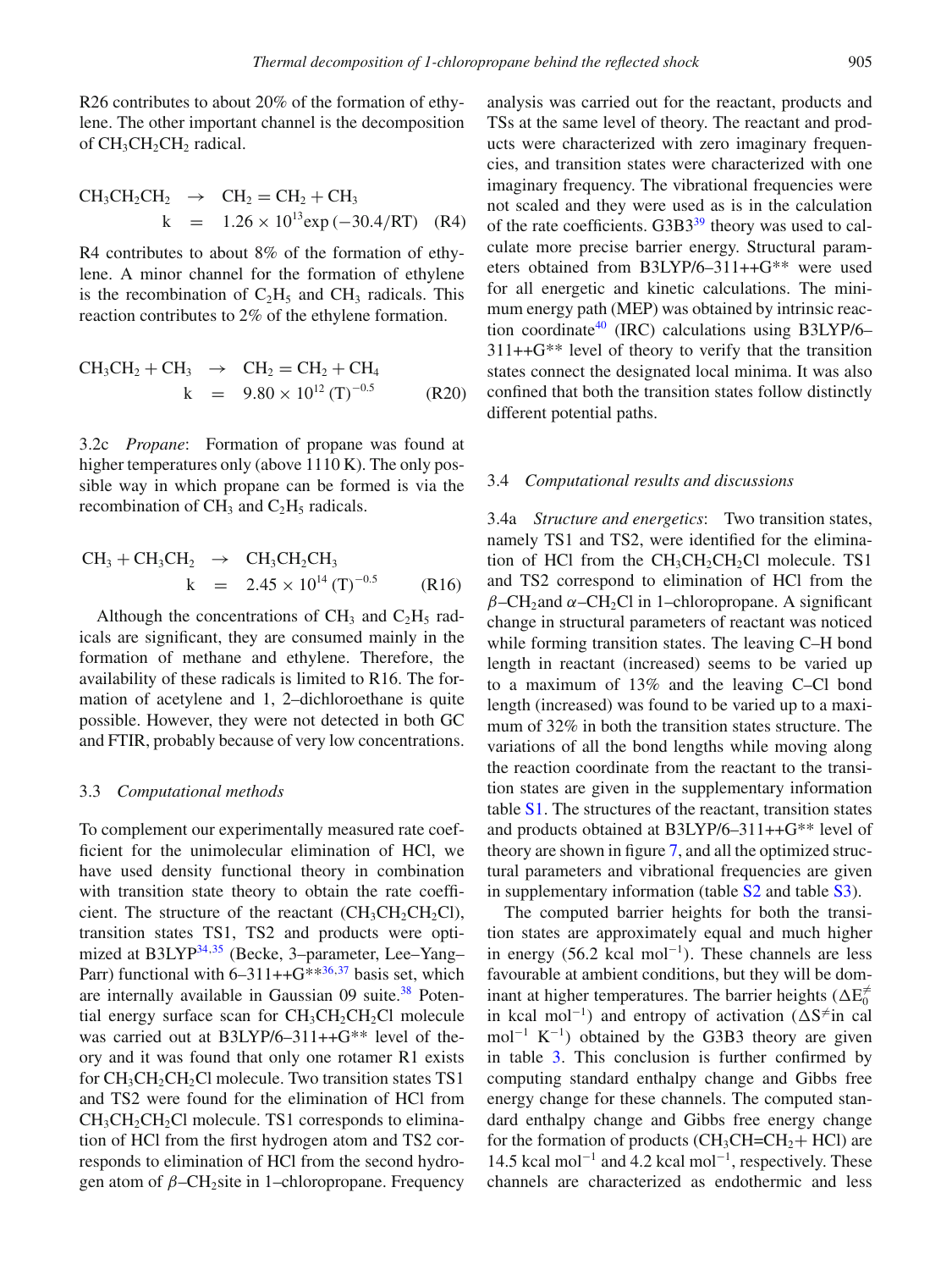<span id="page-9-0"></span>

**Figure 7.** Optimized structures of the reactant, transition states and products of 1-chloropropane at B3LYP/6-311++G\*\* level of theory.

spontaneous at ambient conditions, based on these values. The obtained values of standard enthalpy change, standard free energy and standard entropy change for the elimination of HCl from 1–chloropropane at G3B3 theory are given in table S4 of the supplementary information. In addition, energies of all the optimized geometries were compared with the energies obtained from IRC calculations at B3LYP/6–311++G\*\* level of theory. The energies are in good agreement with each other and the corresponding energies are given in table [4.](#page-10-0) The IRC profiles corresponding to the transition states TS1 and TS2 are shown in figure [8,](#page-10-1) which shows two independent energy paths for the said channels.

3.4b *Kinetic calculations*: The energies and harmonic vibrational frequencies obtained at G3B3 theory and B3LYP/6–311++G\*\* level of theory, respectively,

<span id="page-9-1"></span>**Table 3.** Classical barrier heights ( $\Delta E_0^{\neq}$  in kcal mol<sup>-1</sup>) and entropy of activation ( $\Delta S^{\neq}$ in cal mol<sup>-1</sup>K<sup>-1</sup>) obtained from G3B3 level of theory.

| <b>TS</b> | $\Delta E_0^{\neq}$<br>G3B3 | $\Delta S^{\neq}$<br>G3B3 |
|-----------|-----------------------------|---------------------------|
| TS1       | 56.2<br>56.2                | 2.7                       |
| TS2       |                             | 2.7                       |

were used to calculate the temperature-dependent rate coefficients for the title reaction in the temperature range of 800–1500 K. The following rate equation<sup>41</sup> was used to calculate the rate coefficient.

$$
k(T) = l \frac{k_B T}{h} \left(\frac{Q_{\neq}}{Q_R}\right) exp\left(-\frac{\Delta E_0}{RT}\right) \tag{4}
$$

Where *l* is the statistical factor or reaction path degeneracy,  $E_0$  is the zero point barrier height for the reaction,  $\neq$  represents the transition state,  $k_B$  is Boltzmann constant and h is Planck's constant.  $Q_{\neq}$  and  $Q_R$  are the partition functions for transition state and reactant, respectively. The reaction path degeneracy (*l*) for the studied reaction is 1(one). The temperature-dependent rate coefficients were computed for every 25 K interval within the complete temperature range of 800–1500 K. These calculations were done for both transition states, namely TS1 and TS2. TST calculations were carried out to compute the rate coefficient using two models, namely harmonic oscillator (HO) model and free rotor (FR) model. The reduced moments of inertia for lower frequency, which was treated as free rotor, and the corresponding torsional barrier is given in table S5 of the supplementary information. Surprisingly, the energy barriers obtained by both the models are just the same, 58.8 kcal mol−1, which are very close to the reported<sup>5[,9](#page-12-3)</sup> barriers. However, the pre-exponential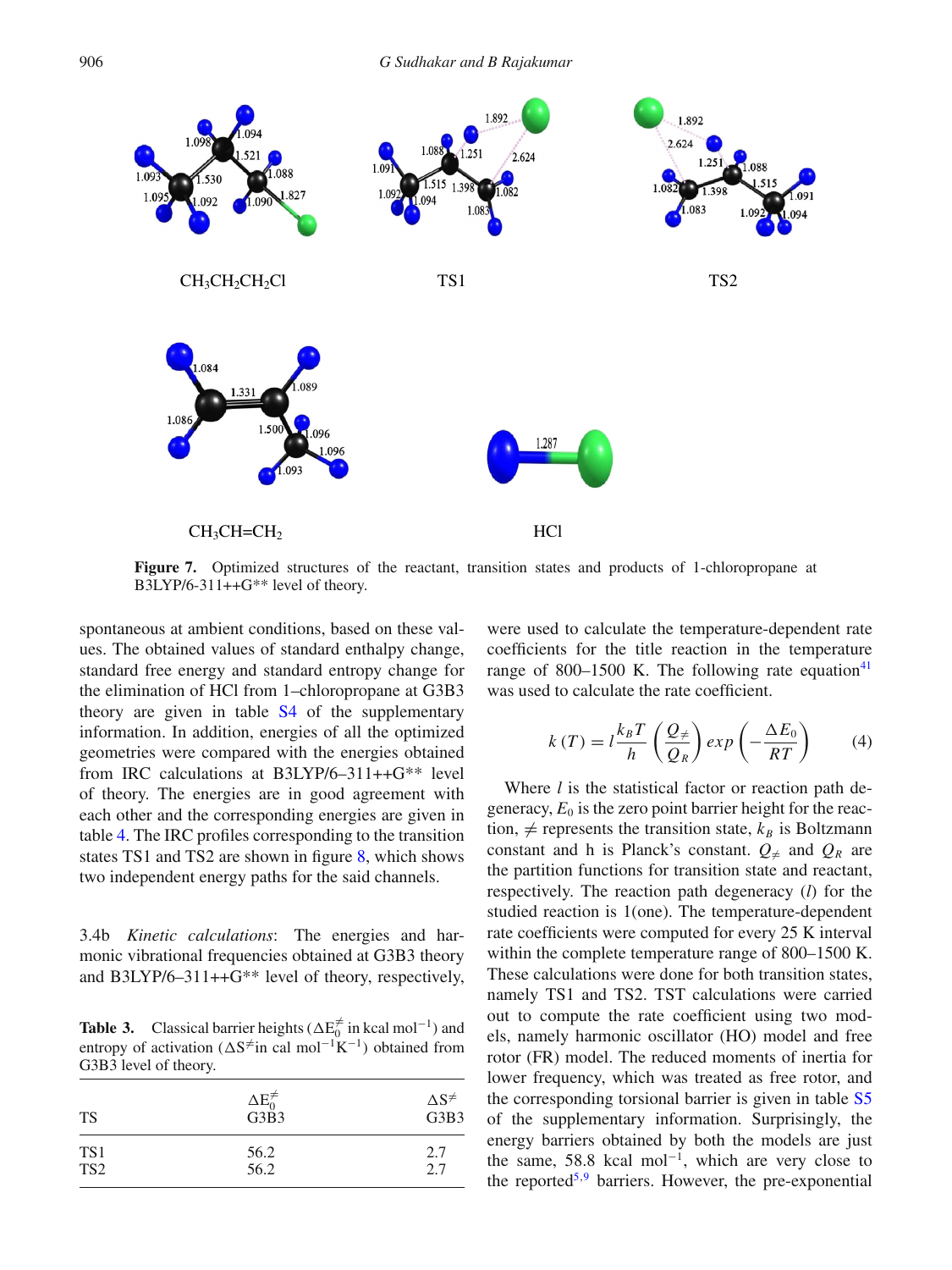| TS              |               |                 | Energies (Hartree) |                    |  |
|-----------------|---------------|-----------------|--------------------|--------------------|--|
|                 | <b>IRC</b>    |                 |                    | Individual species |  |
|                 | Reactant      | <b>Products</b> | Reactant           | <b>Products</b>    |  |
| TS1             | $-578.719799$ | $-578.726399$   | $-578.710156$      | $-578.693708$      |  |
| TS <sub>2</sub> | -578.749791   | $-578.709511$   | $-578.710156$      | $-578.693708$      |  |

<span id="page-10-0"></span>**Table 4.** Energies (Hartree) of reactant and products obtained in IRC calculations at B3LYP/6-311++G<sup>\*\*</sup> level of theory.

factor obtained using the HO model is about 25% higher than that obtained by using the FR model. The computed rate parameters for the unimolecular elimination of HCl from 1–chloropropane at the G3B3 theory, using the HO and FR models in the studied temperature range, are given in table [5.](#page-10-2)

#### 3.5 *Comparison of kinetics parameters*

The kinetic parameters of the title reaction obtained experimentally and computationally in the present study are compared with the previously reported data and are given in table [6.](#page-11-0) Our experimentally determined pre-exponential factor is 1.7 times less when compared with the one reported by Barton *et al.*<sup>[5](#page-12-2)</sup> 1.9 times less when compared with the one reported by Hartmann *et al.*[6](#page-12-4) 1.8 times less when compared with Evans *et al.*[7](#page-12-5) 1.6 times less when compared with Okada *et al.*[8](#page-12-6) and one order less when compared with the one reported by Saheb.<sup>9</sup> Similarly our experimentally measured activation energy is found to be higher by about 3–6 kcal

<span id="page-10-1"></span>

**Figure 8.** Energy level diagram obtained using Intrinsic Reaction Coordinate (IRC) calculations at B3LYP/6-  $311++G**$  level of the theory. The IRC calculations were performed in 21 steps for two transition states, namely, TS1 and TS2.

mol<sup>-1</sup> when compared with the ones reported by Barton *et al.*[5](#page-12-2) Hartmann *et al.*[6](#page-12-4) Evans et al[.7](#page-12-5) Okada *et al.*[8](#page-12-6) and Saheb.<sup>9</sup> Also the theoretically obtained pre-exponential factor is found to be one order higher when compared with previously<sup>5[–8](#page-12-6)</sup> reported data, as well as our experimental data and it is in reasonable agreement with the pre-exponential factor reported by Saheb.<sup>9</sup> On the other hand, the theoretically estimated energy barrier is in reasonably good agreement with the ones reported by Barton *et al.*[5](#page-12-2) Hartmann *et al.*[6](#page-12-4) Evans *et al.*[7](#page-12-5) Okada et al.<sup>[8](#page-12-6)</sup> and Saheb,<sup>9</sup> considering the reported error bars. Also the energy barriers estimated both by the HO and FR models are in excellent agreement with our experimentally determined one. It should be noted here that, while our experimentally determined pre-exponential factors are comparable with the reported experimental values, the theoretically computed pre-exponential factors are higher by about an order of magnitude. The pre-exponential factor depends mainly on the partition functions of both the reactant and transition states, which in turn depends on the vibrational frequencies. Therefore, the computed pre-exponential factor mainly depends on how accurately they are determined. Hence, we attribute this difference to the closest possible extent that the used B3LYP functional could determine the vibrational frequencies. As mentioned earlier, the energies of both the reactant and transition states were further refined with the G3B3 theory. Therefore, the energy barriers obtained in our theoretical calculations are very close to both our experimental findings and the ones reported earlier. An Arrhenius plot with all the experimentally measured and theoretically computed rate coefficients in our study is given in figure [9.](#page-11-1) All the previously reported data are also appended in this figure [9](#page-11-1) for comparison.

As mentioned in the chemical thermometric method, cyclohexene was used as an internal standard. The rate

<span id="page-10-2"></span>**Table 5.** Comparison of the rate parameters obtained for the unimolecular HCl elimination from 1-chloropropane.

| Method      | $A(s^{-1})$                      | $E_a$ (kcal mol <sup>-1</sup> ) |
|-------------|----------------------------------|---------------------------------|
| $G3B3$ (FR) | $(5.01 \pm 0.06) \times 10^{14}$ | 58.8                            |
| $G3B3$ (HO) | $(6.64 \pm 0.16) \times 10^{14}$ | 58.8                            |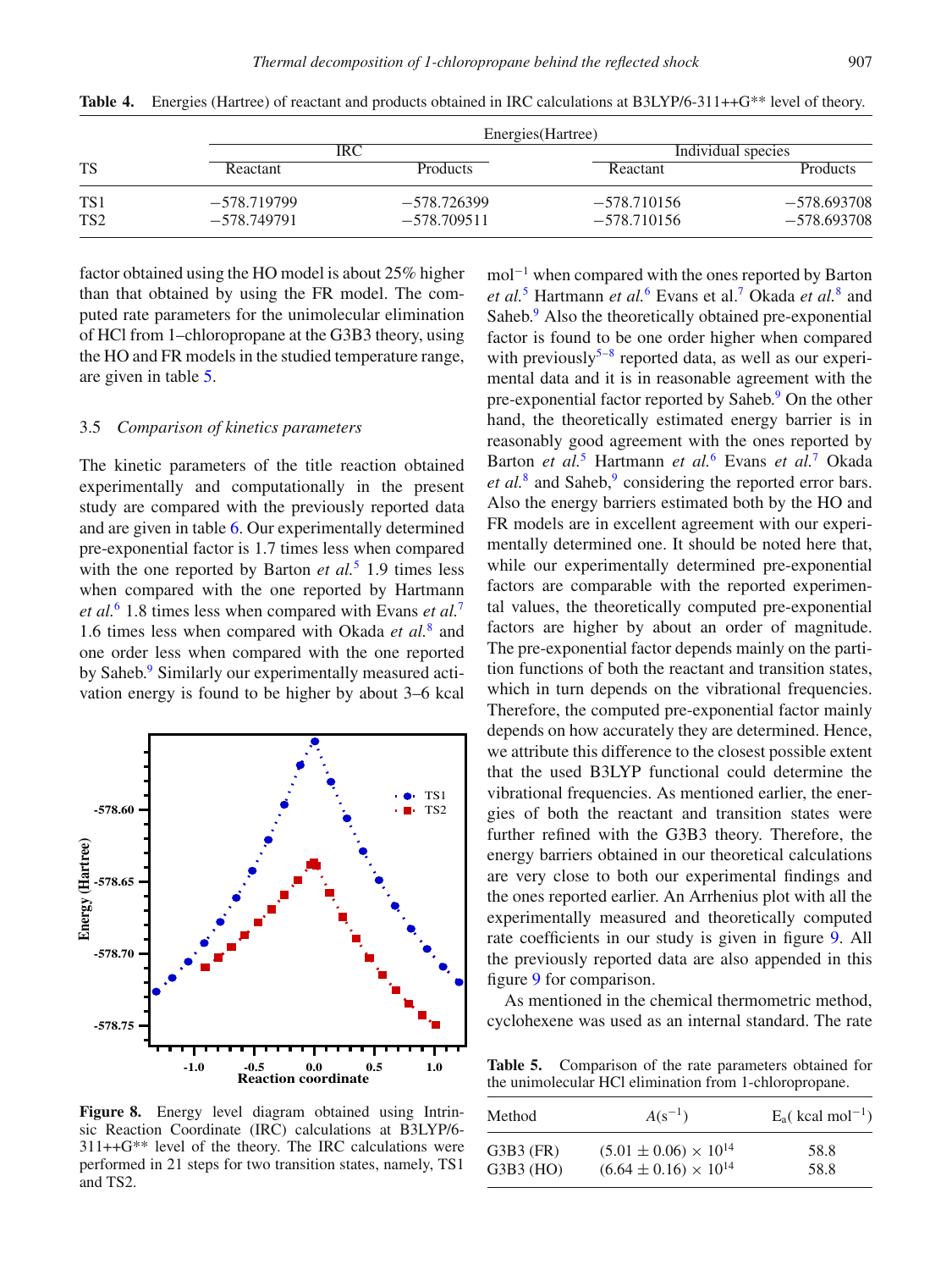| S.NO           | Temperature<br>Range(K) | $A(s^{-1})$                      | $E_a$ (kcal mol <sup>-1</sup> ) | References             |
|----------------|-------------------------|----------------------------------|---------------------------------|------------------------|
|                | 1015-1220               | $1.63 \times 10^{13}$            | $(60.1 \pm 1.0)$                | This experimental work |
| 2              | 800-1500                | $(5.01 \pm 0.12) \times 10^{14}$ | (58.8)                          | This theoretical work  |
| 3              | 693-751                 | $(2.82 \pm 0.98) \times 10^{13}$ | $(57.0 \pm 1.2)$                |                        |
| $\overline{4}$ | 672-734                 | $(3.16 \pm 0.66) \times 10^{13}$ | $(55.1 \pm 0.7)$                | 6                      |
| 5              | 960-1100                | $(3.09 \pm 0.74) \times 10^{13}$ | $(54.4 \pm 1.1)$                |                        |
| 6              | $990 - 1100$            | $(2.75 \pm 0.68) \times 10^{13}$ | $(54.8 \pm 1.2)$                | 8                      |
|                | 200-2000                | $(3.16 \pm 0.00) \times 10^{14}$ | (59.7)                          | 9                      |

<span id="page-11-0"></span>**Table 6.** Comparison of Arrhenius parameters for the unimolecular elimination of HCl from 1-chloropropane.

coefficient for the decomposition of cyclohexene into 1, 3–butadiene and ethylene reported by both  $Ts$ ang<sup>11</sup> and Stranic *et al*. [12](#page-12-9) were used in the calculation of the reflected shock temperatures. We have noted a difference of 28 K between the reflected shock temperatures calculated using  $Tsang<sup>11</sup>$  and Stranic's<sup>12</sup> rate expressions. However, this difference may be neglected, as the errors reported by Stranic *et al*. [12](#page-12-9) are in the range of 19–36% in their rate coefficient. In any case, the rate coefficients obtained by using both the rate expressions are plotted in figure [9.](#page-11-1) The experimentally determined and theoretically computed rate coefficients (G3B3–FR model) are fit to the Arrhenius equation and they are  $k = 1.63 \times 10^{13} \exp(-(60.1 \pm 1.0) \text{ kcal mol}^{-1}/RT)) s^{-1}$ and k =  $(5.0 \pm 0.1) \times 10^{14}$ exp(– $(58.8)$  kcal mol<sup>-1</sup>/RT))

<span id="page-11-1"></span>

Figure 9. The Arrhenius plot for the thermal decomposition of Unimolecular elimination of HCl reaction from 1-chloropropane. The available kinetic parameters are also added in this figure for comparison.

 $s^{-1}$  respectively. It is clear from the plot that the trends (slopes) obtained are similar to the previously reported rate coefficients. However, the intercept due to theoretical data on y–axis  $(ln(k))$ , which are essentially the pre– exponential factor is different by an order of magnitude as discussed earlier.

# **4. Conclusions**

The Single Pulse Shock Tube has been constructed in our laboratory and was used to study the complete decomposition of 1–chloropropane over the temperature range of 1015–1220 K. Although the major reaction channel is unimolecular elimination of HCl from 1–chloropropane to form propylene, C–Cl and C–C bond dissociation have played an important role in forming other products like methane, ethylene and propane. Kinetic simulations were carried out using proposed reaction scheme. The results obtained from simulations are in reasonably good agreement with experimentally measured values. DFT calculations were also carried out for the unimolecular elimination of HCl from 1–chloropropane. The obtained experimental and theoretical kinetic parameters are found to be in good agreement with the previously reported studies.

## **Supplementary Information**

The electronic supplementary information (tables S1, S2, S3, S4 and S5) can be seen at [www.ias.ac.in/](www.ias.ac.in/chemsci) [chemsci.](www.ias.ac.in/chemsci)

## **Acknowledgements**

We acknowledge the financial support from Council of Scientific & Industrial Research (CSIR), India, for establishing the Single Pulse Shock Tube. We thank Mr. V Ravichandran of High Performance Computing Environment Facility for his valuable support, Mr. A Parandhaman for his help in the experiments